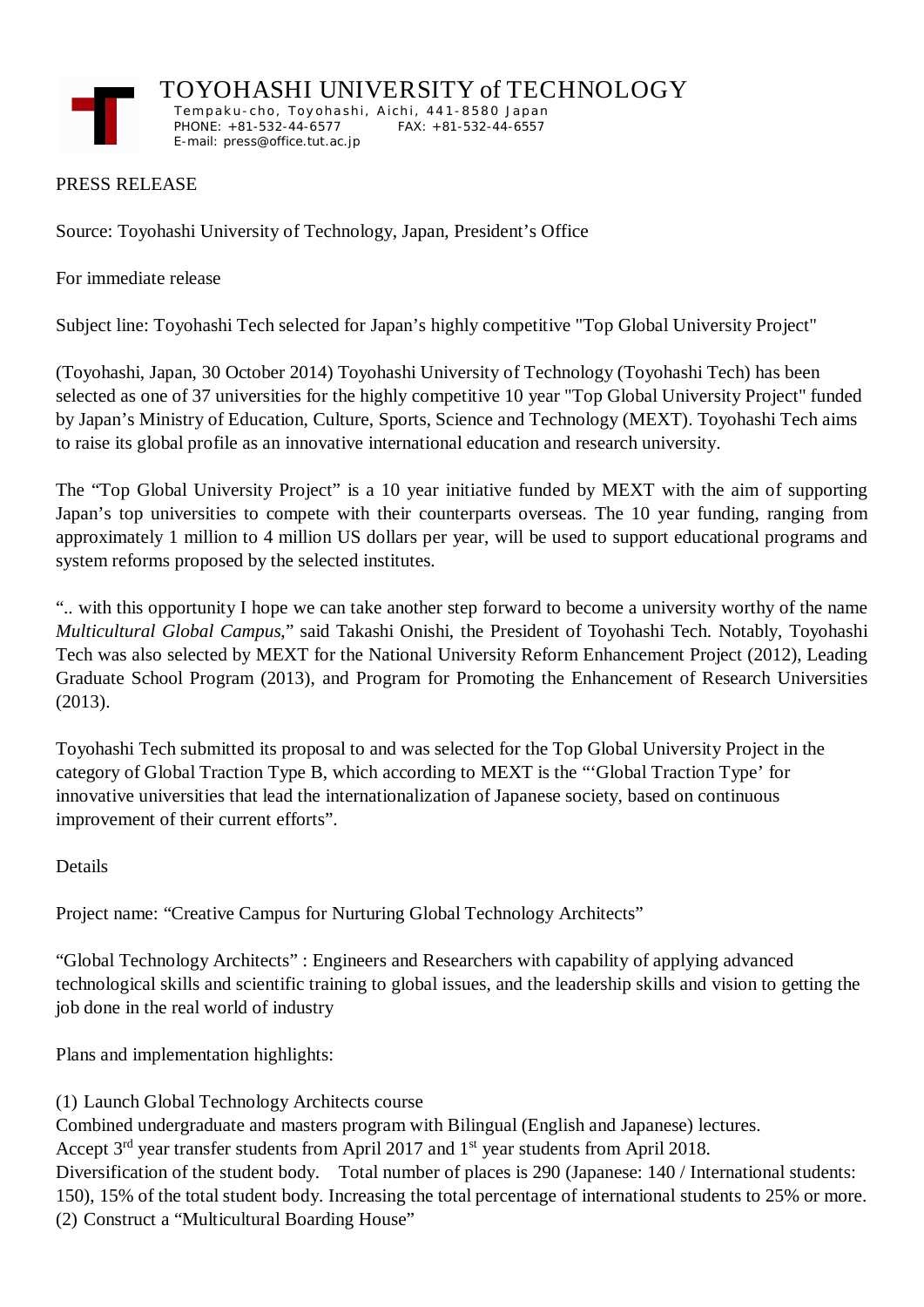Newly built fully residential boarding house for the course's students. After building the house, including all existing student apartment, 42% of all students living, eating and studying in an international environment on campus. One quarter of the all in campus residential students are international students.

(3) Globalization of all students, faculty members and university staff Increase proportion of international students from 10.3% to 27.2% and domestic students with overseas experience from 0.3% to 20.5%.

30% of university administrative staff to attain TOEIC scores of 600 or higher.

Increase foreign university staff, etc. from 1.4% to 7.1% and 30% or more of all university staff to have experience of working overseas.

50% of teaching staff to attain TOEIC scores of 730 or higher.

Increase proportion of foreign teaching staff from 16.8% to 23.4% and female teachers from 5.2% to 12.9%

Related websites

Toyohashi Tech Project overview http://www.tut.ac.jp/english/news/201410/4230.html

MEXT Press Release: Selection for the FY 2014 Top Global University Project http://www.mext.go.jp/b\_menu/houdou/26/09/\_\_icsFiles/afieldfile/2014/10/07/1352218\_02.pdf

Toyohashi Tech Proposal http://www.tut.ac.jp/english/docs/tgup2014-overview.pdf

Further information Toyohashi University of Technology 1-1 Hibarigaoka, Tempaku Toyohashi, Aichi Prefecture, 441-8580, JAPAN Inquiries: Committee for Public Relations E-mail: press@office.tut.ac.jp PHONE: +81-532-44-6577 FAX: +81-532-44-6557

About Toyohashi University of Technology:

Founded in 1976 as a National University of Japan, Toyohashi University of Technology is a vibrant modern institute with research activities reflecting the modern era of advanced electronics, engineering, and life sciences.

Website: http://www.tut.ac.jp/english/